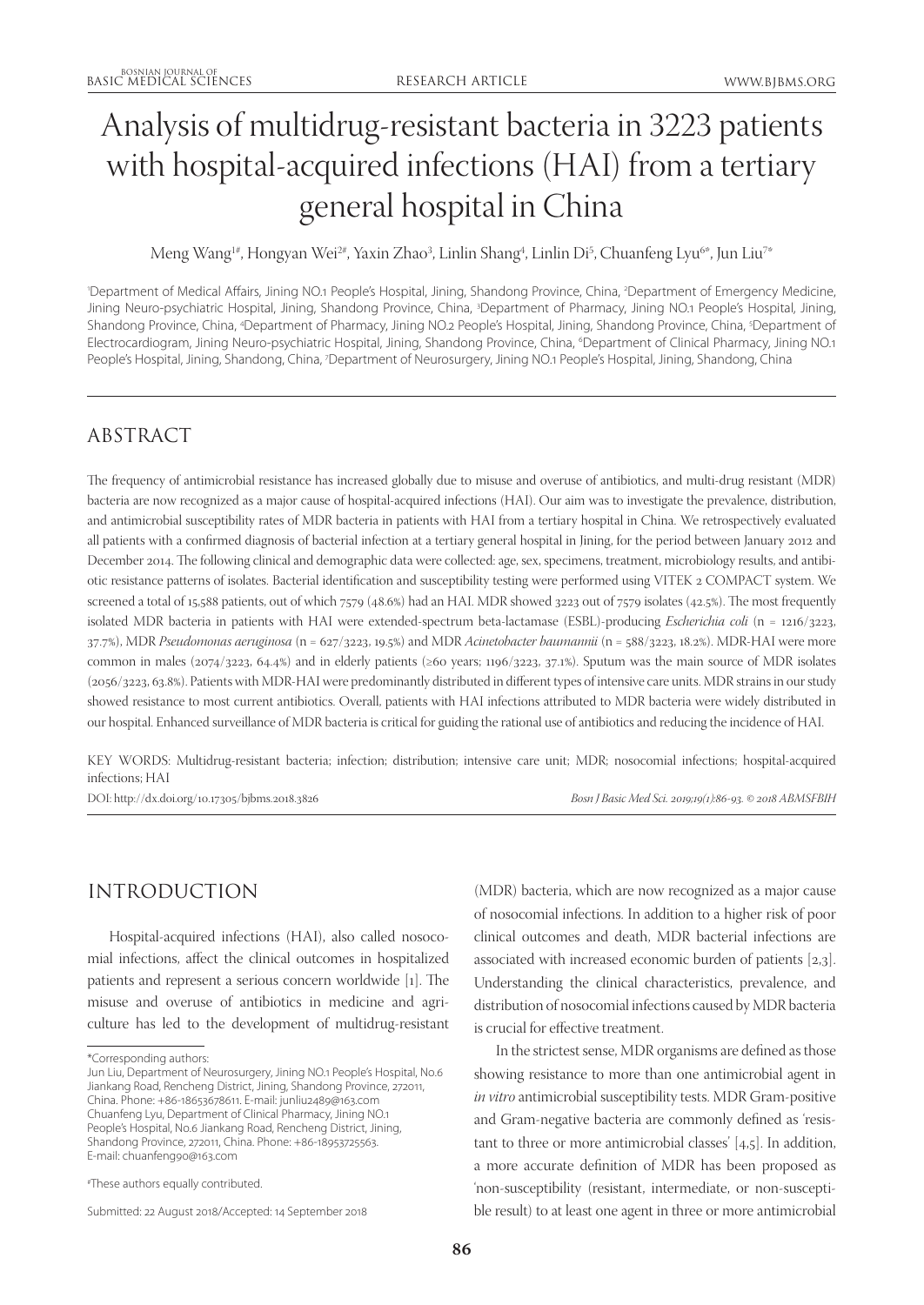categories'. In the same paper, pandrug-resistant (PDR) was defined as 'non-susceptibility to all agents in all antimicrobial categories' [5]. Common bacteria that show MDR/PDR are methicillin-resistant *Staphylococcus aureus* (MRSA), extended-spectrum beta-lactamase (ESBL)-producing bacteria, carbapenem-resistant *Enterobacteriaceae* (CRE), carbapenem-resistant *Acinetobacter baumannii* (*A. baumannii*, CRAB), MDR/PDR *Pseudomonas aeruginosa* (*P. aeruginosa*, MDR/PDRPA), and MDR *Mycobacterium tuberculosis* [6-8]. A high prevalence of nosocomial infections attributable to MDR strains has been reported in countries worldwide [8-12]. In 2014, the average MRSA detection rate across 17 Chinese hospitals was 44.6% (29.1% to 74.2%), and the detection rates of ESBL-producing *Escherichia coli* (*E. coli*, ESBLECO) and ESBL-producing *Klebsiella pneumoniae* (ESBLKPN) were 55.8% and 29.9%, respectively [10].

In the present study, we retrospectively evaluated the prevalence, distribution, and antimicrobial susceptibility rates of MDR strains in patients with HAI for a 3-year period, to gain an overview of the situation in a tertiary general hospital in China.

### MATERIALS AND METHODS

#### Study design and sample

This retrospective study was conducted in a tertiary general hospital in Jining, China, for the period between January 2012 and December 2014. The hospital contains 4200 beds and is organized into 43 clinical departments. Initially, we included all inpatients with a confirmed diagnosis of bacterial infection. The diagnosis of HAI was made based on the Hospital Infection Diagnosis Standard issued by the National Health and Family Planning Commission of the People's Republic of China (NHFPC) in 2001. Antibiotic susceptibility of bacterial isolates was determined with antimicrobial susceptibility testing. Patients tested negative for MDR strains or those with colonized bacteria were excluded from further analysis.

Clinical and demographic data of patients were obtained from the Laboratory Information System (LIS) of the hospital and included age, sex, specimens, treatment, microbiology results, and antibiotic resistance patterns of isolates.

#### Bacterial isolates

Bacterial isolates were collected from different sources, including blood, sputum, secretions, urine, pus, or any other site that was clinically suspected for infection based on the Technical guidelines for the prevention and control of nosocomial infections with multidrug-resistant bacteria of the People's Republic of China. The isolates were cultured on agar plates containing 5% sheep blood (90 mm, Jnbabio, China) for 24 hours at 37°C and under 5%  $CO_{\frac{1}{2}}$ . Bacterial identification was performed using the VITEK 2 COMPACT system (BioMerieux SA, USA). The following quality control (QC) strains were included: *Staphylococcus aureus* ATCC25923, *Escherichia coli* ATCC25922, *Klebsiella pneumoniae* ATCC700603, and *Pseudomonas aeruginosa* ATCC27853.

#### Antimicrobial susceptibility testing

Bacterial isolates were cultured on 5% sheep blood agar plates (90 mm, Jnbabio, China) for 24 hours at 37°C, under 5%  $\mathrm{CO}_2$ . Antimicrobial susceptibility testing was performed using the VITEK2 COMPACT system with standardized inoculum (BioMerieux, Hazelwood, MO, USA). The testing was conducted according to the Clinical and Laboratory Standards Institute (CLSI) standards  $(24<sup>th</sup>$  edition) [13].

MDR bacteria were considered to be resistant to at least three or more antibiotic classes, and predominately included the following strains: MRSA, ESBL-producing gram-negative Enterobacteriaceae such as ESBLECO and ESBLKPN; vancomycin-resistant *Enterococcus faecium* (VREF); MDRPA, MDR *A. baumannii* (MDRAB); other Gram-negative bacteria were considered to be MDR if they were resistant to carbapenem, fluoroquinolone, and cephalosporin [5].

#### Statistical analysis

Data was extracted from the LIS and converted into a standard format using WHONET 5.4 software (WHO Collaborating Centre for Surveillance of Antimicrobial Resistance). We used descriptive statistics for data processing and reporting.

# RESULTS

#### Patients

We screened a total of 15 588 patients out of which 7579 (48.6%) had an HAI (Table 1). Among 7579 patients with HAI there were 4765 males/2814 females, and the median age was 55 years. The majority of patients were from the departments of neurology, neurosurgery, orthopedics and joint surgery, urology, plastic surgery, oncology, respiratory unit, gastroenterology, nephrology, and intensive care unit (ICU). All patients with positive cultures received antibiotics.

#### Identification of MDR strains

Out of 7579 isolates from patients with HAI, 3223 showed MDR (42.5%). The most frequently isolated MDR bacteria were ESBLECO (n = 1216/3223, 37.7%), MDRPA (n = 627/3223, 19.5%) and MDRAB [n = 588/3223, 18.2%] (Table 2).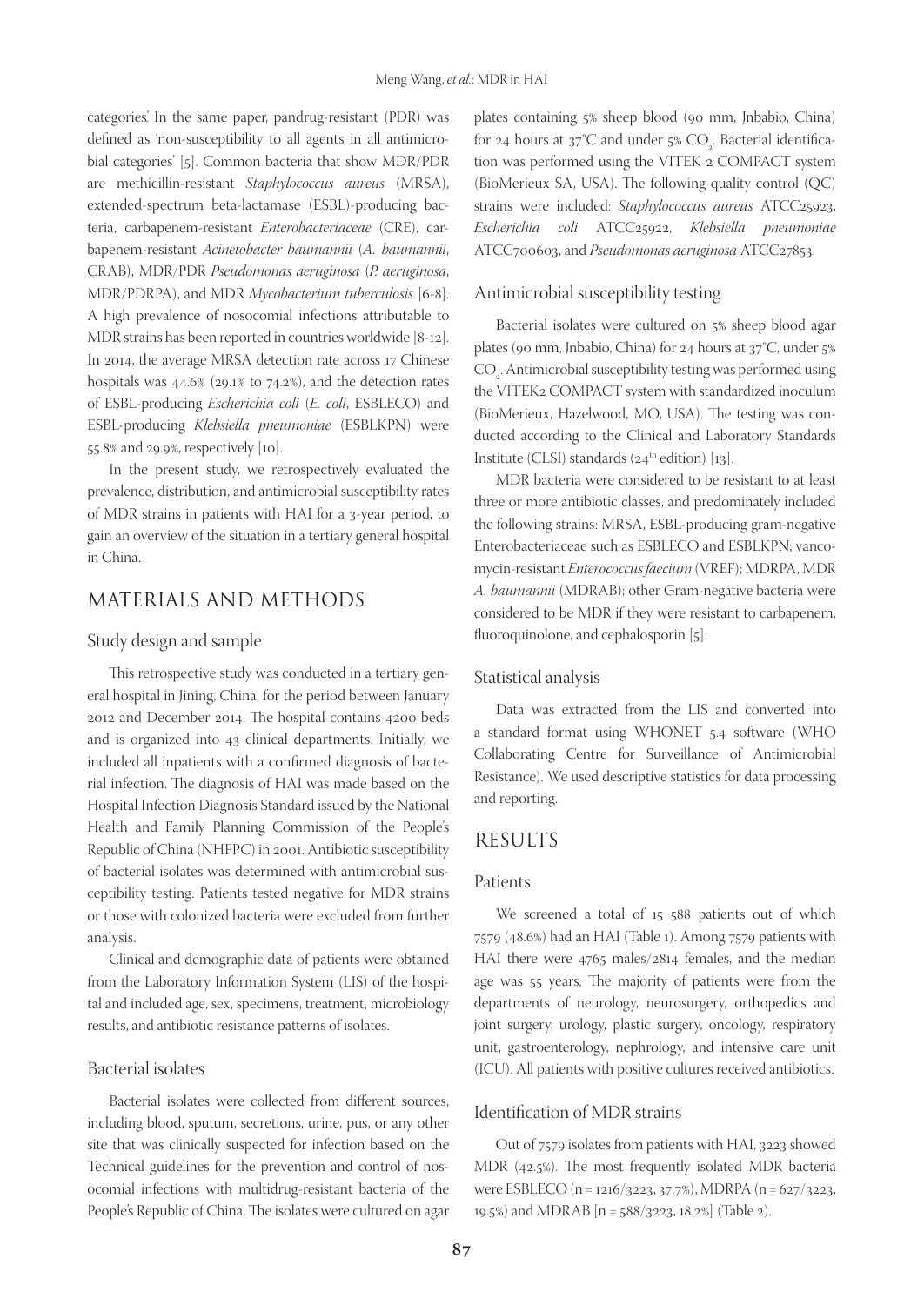# Age and gender distribution of patients infected with MDR bacteria

The distribution of patients with MDR bacterial infections (n = 3223) according to gender and age groups is shown in Table 3. Out of  $3223$  MDR isolates,  $2074$   $(64.4%)$  were from male and 1149 (35.7%) from female patients. Elderly (≥60 years; 1196/3223, 37.1%) represented the highest proportion of patients with MDR bacterial infections, followed by middle-aged patients  $(40-59 \text{ years}; 873/3223, 27.1%)$  and infants (<2 years; 330/3223, 10.2%).

#### Sources of MDR bacteria

From the initial 15,588 specimens, 7579 positive isolates (48.6%) were from patients with HAI. The percentage of MDR positive isolates from a total number of sputum, secretions, blood, urine, pus, and other specimens was, respectively, 23.7% (2056/8675), 37.4% (414/1106), 5.6% (218/3892), 26.7% (369/1382), 45% (150/333) and 8% (16/200). The proportion of each specimen type in the group of isolates positive for MDR bacteria was as follows: sputum (2056/3223, 63.8%), secretions (414/3223, 12.8%), urine (369/3223, 11.4%), blood (218/3223,

**TABLE 1.** Basic characteristics of study population

| Characteristics          | Male        | Female      | Total number |
|--------------------------|-------------|-------------|--------------|
| All patients, $n$ $(\%)$ | 9650 (61.9) | 5938 (38.1) | 15 588       |
| Median age (years)       | 53          | 50          | 52           |
| Patients with HAI, n (%) | 4765(62.9)  | 2814(37.1)  | 7579         |
| Median age (years)       | 56          | 53          | 55           |
| Site of infection, n (%) |             |             |              |
| Sputum                   | 2121 (63.9) | 1197(36.1)  | 3318         |
| Urine                    | 483(58.1)   | 349 (41.9)  | 832          |
| Blood                    | 462(62.9)   | 273(37.1)   | 735          |
| Secretions               | 711 (62.7)  | 423 (37.3)  | 1134         |
| P <sub>US</sub>          | 962(63.3)   | 557 (36.7)  | 1519         |
| Others                   | 26(63.4)    | 15(36.6)    | 41           |

HAI: Hospital-acquired infection

**TABLE 2.** MDR strains isolated from patients with HAI (n=7579)

6.8%), pus (150/3223, 4.6%) and other specimens (16/3223, 0.5%). The most common MDR bacteria was ESBLECO, detected in all specimen types. Sputum was the main source of MDRAB (550/2056, 26.7%), ESBLECO (476/2056, 23.1%), MDRPA (411/2056, 20.0%) and ESBLKPN (396/2056, 19.3%), followed by urine specimens (Table 4).

#### Distribution of MDR strains across hospital departments

Patients with MDR bacterial infections were distributed across various hospital departments, especially in comprehensive ICU (669/3223, 20.7%), neurosurgery ICU (520/3223, 16.1%), neonatal ICU [NICU] (440/3223, 13.6%) and neurology department (482/3223, 15.0%). As shown in Table 5, MRSA, MDRPA and MDRAB were most commonly isolated from patients in comprehensive ICU. ESBLECO was distributed in almost every main department, with the highest proportion of patients with ESBLECO in neurosurgery ICU (246/1216, 20.2%), followed by NICU (189/1216, 15.5%) and neurology department (156/1216, 12.8%).

#### Antibiotic susceptibility of MDR strains

The susceptibility of MRSA isolates to vancomycin, tigecycline, and linezolid was 100% (Figure 1A). The resistance rate of MRSA isolates to penicillin G, cefoxitin, and oxacillin reached above 90%. MRSA isolates were resistant to 5 antimicrobial agents from 3 classes (β-lactams, macrolides, and chloramphenicols).

The susceptibility rate of ESBLECO isolates to imipenem, ertapenem, piperacillin/tazobactam and cefotetan was above 90% (Figure 1B). ESBLECO isolates showed high resistance to cefazolin (98.4%), ampicillin (97.7%) and ceftriaxone (95.5%), and resistance to two quinolone agents, ciprofloxacin (75.9%) and levofloxacin (70.2%).

ESBLKPN isolates were highly sensitive to amikacin (100%), ceftriaxone (98.5%), ertapenem (94.1%) and imipenem

| Bacteria species        | n    | MDR strain     | $n (%)^*$   | Percentage of total number of MDR (n=3223) |  |  |  |
|-------------------------|------|----------------|-------------|--------------------------------------------|--|--|--|
| Staphylococcus aureus   | 1128 | <b>MRSA</b>    | 323(28.6)   | 10.0                                       |  |  |  |
| Pseudomonas aeruginosa  | 1669 | <b>MDRPA</b>   | 627(37.6)   | 19.5                                       |  |  |  |
| Acinetobacter baumannii | 1159 | <b>MDRAB</b>   | 588 (50.7)  | 18.2                                       |  |  |  |
| Escherichia coli        | 2200 | <b>ESBLECO</b> | 1216(55.3)  | 37.7                                       |  |  |  |
|                         |      | <b>CRECO</b>   | 3(0.1)      | 0.1                                        |  |  |  |
| Klebsiella pneumoniae   | 1099 | <b>ESBLKPN</b> | 428(38.9)   | 13.3                                       |  |  |  |
|                         |      | <b>CRKPN</b>   | 33(3.0)     | 1.0                                        |  |  |  |
| Enterococcus faecium    | 165  | <b>VREFM</b>   | 3(1.8)      | 0.1                                        |  |  |  |
| Enterococcus faecalis   | 159  | <b>VREFA</b>   | 2(1.3)      | 0.1                                        |  |  |  |
| Total                   | 7579 |                | 3223 (42.5) | 100                                        |  |  |  |

\*Represents the percentage of MDR strains of the total number of isolates for particular species or of all HAI isolates. Multidrug resistant; HAI: Hospital-acquired infection; MRSA: Methicillin-resistant *Staphylococcus aureus*; MDRPA: Multidrug-resistant *Pseudomonas aeruginosa*; MDRAB: Multidrug-resistant *Acinetobacter baumannii*; ESBLECO: Extended-spectrum beta-lactamase-producing *Escherichia coli*; CRECO: Carbapenem-resistant *Escherichia coli*; ESBLKPN: Extended-spectrum beta-lactamase-producing *Klebsiella pneumoniae*; CRKPN: Carbapenem-resistant *Klebsiella pneumoniae*;

VREFM: Vancomycin-resistant *Enterococcus faecium*; VREFA: Vancomycin-resistant *Enterococcus faecalis*.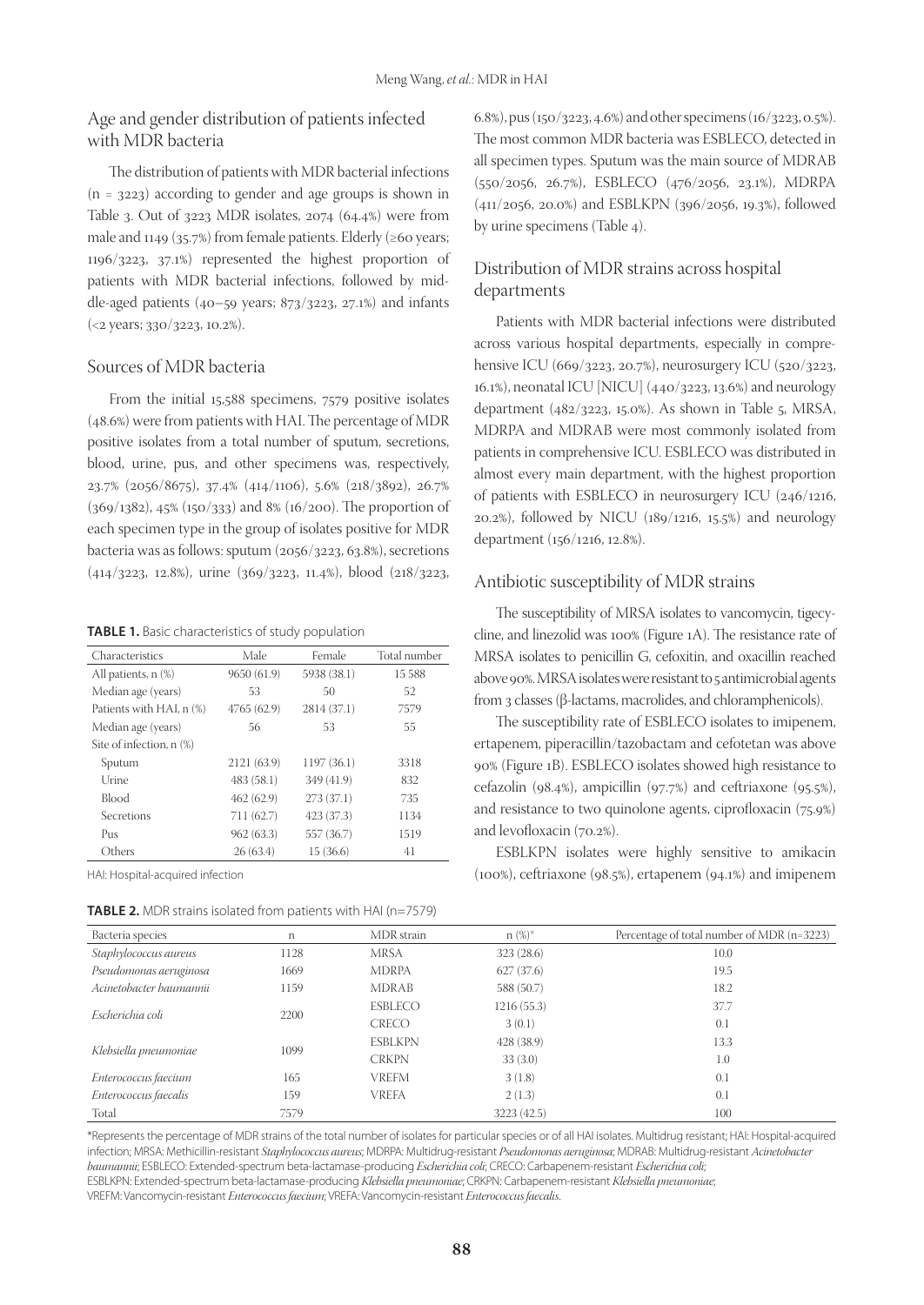**TABLE 3.** Age and gender distribution of patients with MDR-HAI

| Age (years)         | Male $(n=2074)$ | Female $(n=1149)$ | Male+Female (n=3223) |  |  |  |
|---------------------|-----------------|-------------------|----------------------|--|--|--|
|                     | $n (\%)^*$      | $n (%)^*$         | $n (\%)^*$           |  |  |  |
| $\langle 2 \rangle$ | 240(7.4)        | 90(2.8)           | 330 (10.2)           |  |  |  |
| $2 - 9$             | 54(1.7)         | 50(1.6)           | 104(3.3)             |  |  |  |
| $10 - 19$           | 120(3.7)        | 60(1.9)           | 180(5.6)             |  |  |  |
| $20 - 29$           | 182(5.6)        | 115(3.6)          | 297(9.2)             |  |  |  |
| $30 - 39$           | 121(3.8)        | 122(3.8)          | 243(7.5)             |  |  |  |
| $40 - 49$           | 238(7.4)        | 123(3.8)          | 361 (11.2)           |  |  |  |
| $50 - 59$           | 332 (10.3)      | 180(5.6)          | 512 (15.9)           |  |  |  |
| $60 - 69$           | 242(7.5)        | 120(3.7)          | 362(11.2)            |  |  |  |
| $\geq 70$           | 545 (16.9)      | 289(9.0)          | 834 (25.9)           |  |  |  |

\*Represents the percentage of MDR isolates in a particular age group of the total number of MDR strains (n=3223). MDR: Multidrug resistant; HAI: Hospital-acquired infection.

[91.2%] (Figure 1C). They showed a high resistance predominately to β-lactams. The resistance rates of ESBLKPN isolates to cefazolin, ceftriaxone, and ampicillin/sulbactam were 95.6%, 94.1%, and 91.2%, respectively.

MDRPA isolates showed high susceptibility to amikacin (84.7%), tobramycin (78.5%) and gentamicin [70.8%] (Figure 1D), and high resistance to imipenem (89.1%) and meropenem (85.0%).

MDRAB isolates were sensitive to minocycline (94.2%) and amikacin [56.7%] (Figure 1E). They were highly resistant to most of the tested antibiotics, including piperacillin (100%), imipenem (100%), ceftriaxone (99.3%), ciprofloxacin (99.3%), and ceftazidime (98.7%).

CRKPN isolates were sensitive to amikacin (60%) and levofloxacin [53.3%] (Figure 1F). They also showed high resistance to most of the tested antibiotics, including 12 antimicrobial agents from 3 classes (β-lactams, aminoglycosides, and sulfonamides).

CRECO isolates were susceptible to nitrofurantoin (66.7%) and trimethoprim/sulfamethoxazole (66.7%), and resistant mainly to the antibiotics from β-lactam, aminoglycoside, and quinolone classes (Figure 1G).

# DISCUSSION

Over the past decades, the frequency of antimicrobial resistance has increased globally. MDR bacteria are now recognized as a major cause of nosocomial infections, representing a serious safety concern for both health care practitioners and the patients [9,14]. The risk of MDR bacterial infection has been related to a number of factors, including long-term antimicrobial therapy, cross-transmission, length of hospital stay, and invasive procedures [15,16]. MDR bacteria can cause different types of infections, such as pneumonia, urinary tract, hematogenous and wound infection, and are associated with a high mortality/morbidity and increased medical costs [16,17]. Due to differences in environmental conditions and antibiotic use, antimicrobial susceptibility patterns often differ between geographical regions,

populations and hospital types/units [9,18,19]. Therefore, understanding the distribution of MDR bacteria, especially in hospitals, is important for the control of infection as well as for the rational use of antimicrobial agents.

In the present study, we reported a high prevalence of MDR-HAI infections in a tertiary general hospital; i.e., out of 7579 bacterial isolates from patients with HAI, 3223 showed MDR (42.5%). ESBL-producing Gram-negative bacteria were the most frequently isolated MDR pathogens, with the highest detection rate observed for ESBLECO (37.7%). ESBLECO and ESBLKPN together accounted for 51.0% of all MDR isolates. Deng et al. [20] investigated antibiotic resistance of isolates from hospitalized patients with hematological disease, for a 6-year period. Among 1453 bacterial isolates, MRSA accounted for 72.8% of antibiotic resistant strains, while the detection rates of ESBLECO and ESBLKPN were 18.9% and 10.4%, respectively [20].

In our study, patients aged above 60 years represented the highest proportion of patients with MDR bacterial infections, followed by middle-aged patients (40–59 years), and infants (<2 years). Elderly patients are generally consider to be at high risk of nosocomial infections, due to a higher disease prevalence in this population, including neurological disorders, diabetes and cardiovascular diseases [21-25].

The number of MDR isolates was higher in male (64.4%) than in female patients (35.7%) in our study population. The highest percentage of MDR isolates was obtained from sputum specimens (63.8%), showing that the respiratory system was the most frequent site of infection. Generally, the prevalence of cigarette smoking is higher in males than in females, which makes them more prone to respiratory tract diseases, including infections. In addition, frequent use of extended-spectrum antimicrobial agents in long-term care facilities provides selective pressure for multidrug resistance in bacteria [26]. Further research is necessary to clarify the gender differences in the prevalence of HAI infections caused by MDR bacteria.

The risk of infections with MDR bacteria is especially high for patients admitted to the ICU, due to the underlying condition, impaired immunity, extensive antibiotic use, and exposure to invasive devices (e.g., mechanical ventilation, central venous catheters, and tracheotomy) [17,27,28]. In the current study, patients with MDR bacterial infections were distributed across various hospital departments. Consistent with the previous research, the percentage of MDR bacteria isolated from ICU patients was higher compared to patients from other units/departments.

MRSA is one of the most common causes of HAI and a leading cause of death in hospitalized patients. This is mainly due to the fact that *S. aureus* strains carry genes that mediate resistance to various antibiotics, including widely used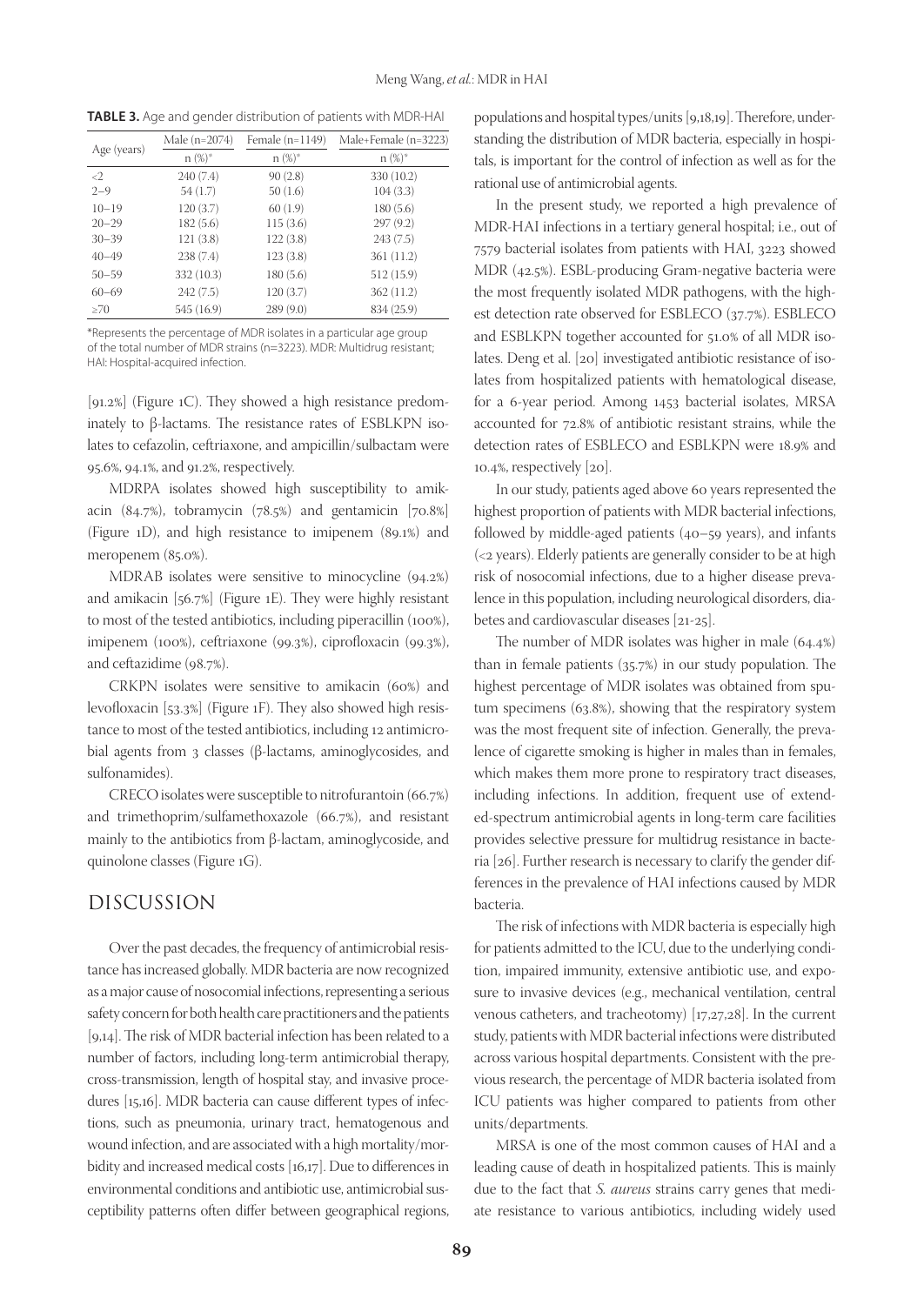



**FIGURE 1.** Susceptibility rates of MDR strains isolated from patients with HAI. A) The susceptibility of MRSA isolates to vancomycin, tigecycline, and linezolid was 100%. B) The susceptibility rate of ESBLECO isolates to imipenem, ertapenem, piperacillin/tazobactam, and cefotetan was above 90%. C) ESBLKPN isolates were highly susceptible to amikacin (100%), ceftriaxone (98.5%), ertapenem (94.1%), and imipenem (91.2%). D) MDRPA isolates showed high susceptibility to amikacin (84.7%), tobramycin (78.5%), and gentamicin (70.8%). E) MDRAB isolates were susceptible to minocycline (94.2%) and amikacin (56.7%). F) CRKPN isolates were susceptible to amikacin (60%) and levofloxacin (53.3%). G) CRECO isolates were susceptible to nitrofurantoin (66.7%) and trimethoprim/sulfamethoxazole (66.7%). \*The susceptibility testing was not performed for VREFM and VREFA due to a very small number of resistant strains. MDR: Multidrug resistant; HAI: Hospital-acquired infection; MRSA: Methicillin-resistant Staphylococcus aureus; MDRPA: Multidrug-resistant Pseudomonas aeruginosa; MDRAB: Multidrug-resistant Acinetobacter baumanii; ESBLECO: Extended-spectrum beta-lactamase-producing Escherichia coli; CRECO: Carbapenem-resistant Escherichia coli; ESBLKPN: Extended-spectrum beta-lactamase-producing Klebsiella pneumoniae; CRKPN: Carbapenem-resistant Klebsiella pneumoniae; VREFM: Vancomycin-resistant Enterococcus faecium; VREFA: Vancomycin-resistant Enterococcus faecalis.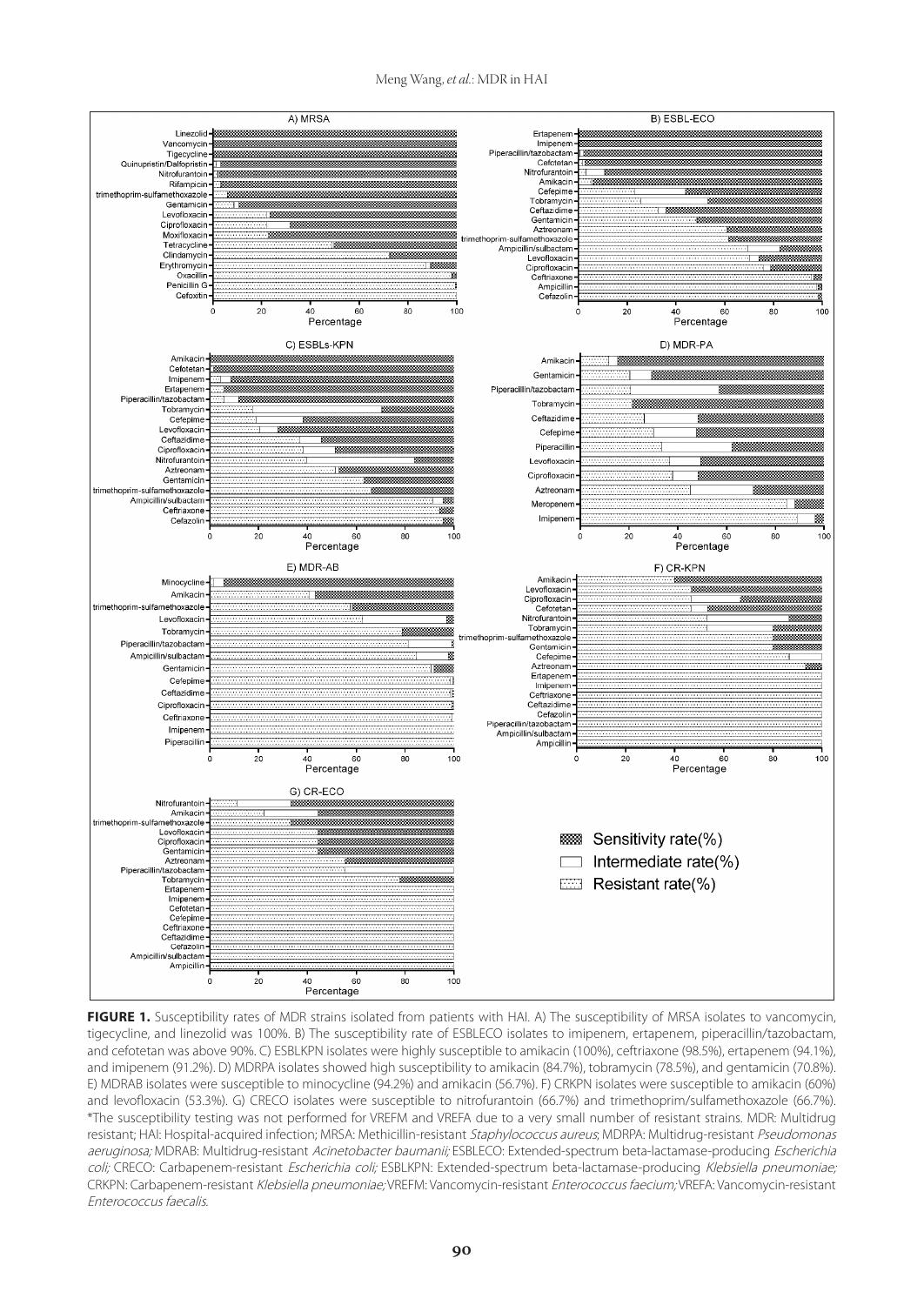|                                  | Specimen          |                 |                 |                      |               |                 |  |  |
|----------------------------------|-------------------|-----------------|-----------------|----------------------|---------------|-----------------|--|--|
| MDR bacteria                     | Sputum $(n=2056)$ | Urine $(n=369)$ | $Blood (n=218)$ | Secretions $(n=414)$ | Pus $(n=150)$ | Others $(n=16)$ |  |  |
|                                  | $n (\%)^*$        | $n\ (\%)^*$     | $n (\%)^*$      | $n\ (\%)^*$          | $n (\%)^*$    | $n\ (\%)^*$     |  |  |
| $MRSA$ (n=323)                   | 190 (9.2)         | 3(0.8)          | 4(1.8)          | 108(26.1)            | 10(6.7)       | 8(50.0)         |  |  |
| $MDRPA$ (n=627)                  | 411(20.0)         | 77(20.8)        | 73 (33.5)       | 64(15.5)             | $\mathbf{0}$  | 2(12.5)         |  |  |
| $MDRAB$ (n=588)                  | 550 (26.7)        | 29(7.9)         | 9(4.1)          | $\Omega$             | $\Omega$      | $\Omega$        |  |  |
| ESBLECO $(n=1216)$               | 476(23.1)         | 255(69.1)       | 101(46.3)       | 239 (57.7)           | 140 (93.3)    | 5(31.2)         |  |  |
| $CRECO(n=3)$                     | 3(0.1)            |                 | 0               | $\theta$             |               | $\Omega$        |  |  |
| $ESBLKPN$ (n=428)                | 396 (19.3)        | 4(1.1)          | 28(12.8)        | $\theta$             | $\theta$      | $\Omega$        |  |  |
| $CRKPN$ (n=33)                   | 30(1.5)           | $\Omega$        | 2(0.9)          | $\Omega$             | $\theta$      | 1(6.2)          |  |  |
| $VREFM(n=3)$                     | $\Omega$          | 1(0.3)          | $\sigma$        | 2(0.5)               | $\mathbf{0}$  | $\Omega$        |  |  |
| $VREFA(n=2)$                     | $\Omega$          |                 | 1(0.5)          | 1(0.2)               | $\Omega$      | $\Omega$        |  |  |
| Percentage of total MDR (n=3223) | 2056 (63.8)       | 369(11.4)       | 218(6.8)        | 414(12.8)            | 150 (4.7)     | 16(0.5)         |  |  |

#### **TABLE 4.** Sources of MDR bacteria

\*Represents the percentage of a particular MDR strain of the total number of MDR isolates for a given specimen type. MDR: Multidrug resistant; MRSA: Methicillin-resistant *Staphylococcus aureus*; MDRPA: Multidrug-resistant *Pseudomonas aeruginosa*; MDRAB: Multidrug-resistant *Acinetobacter baumannii*; ESBLECO: Extended-spectrum beta-lactamase-producing *Escherichia coli*; CRECO: Carbapenem-resistant *Escherichia coli*; ESBLKPN: Extended-spectrum beta-lactamase-producing *Klebsiella pneumoniae*; CRKPN: Carbapenem-resistant *Klebsiella pneumoniae*; VREFM: Vancomycin-resistant *Enterococcus faecium*; VREFA: Vancomycin-resistant *Enterococcus faecalis*

|  | TABLE 5. Distribution of MDR bacteria across major hospital departments |
|--|-------------------------------------------------------------------------|
|--|-------------------------------------------------------------------------|

|                          | MDR bacteria (n=3223) |                          |                          |                |                          |                          |                          |                          |              |                                     |
|--------------------------|-----------------------|--------------------------|--------------------------|----------------|--------------------------|--------------------------|--------------------------|--------------------------|--------------|-------------------------------------|
|                          | <b>MRSA</b>           | <b>MDRPA</b>             | <b>MDRAB</b>             | <b>ESBLECO</b> | CRECO                    | <b>ESBLKPN</b>           | <b>CRKPN</b>             | VREFM                    | <b>VREFA</b> |                                     |
| Department               | $(n=323)$             | $(n=627)$                | $(n=588)$                | $(n=1216)$     | $(n=3)$                  | $(n=428)$                | $(n=33)$                 | $(n=3)$                  | $(n=2)$      | Percentage of total<br>MDR (n=3223) |
|                          | $n (\%)^*$            | $n\ (\%)^*$              | $n (\%)^*$               | $n (\%)^*$     | $n\ (\%)^*$              | $n\ (\%)^*$              | $n\ (\%)^*$              | $n\ (\%)^*$              | $n (\%)^*$   |                                     |
| Comprehensive ICU        | 65(20.1)              | 170(27.1)                | 223 (37.9)               | 89(7.3)        | 1(33.3)                  | 115(26.9)                | 6(18.2)                  |                          |              | 669(20.8)                           |
| Neonatal ICU (NICU)      | 42(13.0)              | 65(10.4)                 | 65(11.0)                 | 189 (15.5)     | $\overline{\phantom{a}}$ | 65(15.2)                 | 14(42.4)                 | ٠                        |              | 440 (13.7)                          |
| Neurosurgery ICU         | 45(13.9)              | 95(15.2)                 | 40(6.8)                  | 246(20.2)      | 2(66.7)                  | 86(20.1)                 | 5(15.1)                  | 1(33.3)                  | $\sim$       | 520(16.1)                           |
| Coronary care unit (CCU) | 6(1.9)                | $\overline{\phantom{a}}$ | 6(1.0)                   | 72(5.9)        | $\overline{\phantom{a}}$ | 23(5.4)                  | 3(9.1)                   | ٠                        | ٠            | 110(3.4)                            |
| Urinary surgery          | 1(0.3)                | 25(3.9)                  | $\overline{\phantom{a}}$ | 145(11.9)      | $\overline{\phantom{a}}$ | 12(2.8)                  | $\overline{\phantom{a}}$ |                          |              | 183(5.7)                            |
| Joint surgery            | 2(0.6)                | $\overline{\phantom{a}}$ | $\overline{\phantom{a}}$ | 36(3.0)        | ٠                        | $\overline{\phantom{a}}$ |                          |                          |              | 38(1.2)                             |
| Orthopedics              | 72(22.3)              | 14(2.2)                  |                          | 34(2.8)        | $\overline{\phantom{a}}$ | 36(8.4)                  | 3(9.1)                   | $\overline{\phantom{a}}$ | 2(100)       | 161(5.0)                            |
| Respiration              | 35(10.8)              | 45(7.2)                  | 146 (24.8)               | 41(3.4)        | ٠                        | 15(3.5)                  | ٠                        |                          | ٠            | 282(8.7)                            |
| Neurology                | 30(9.3)               | 112 (17.9)               | 48(8.2)                  | 156(12.8)      | $\overline{\phantom{a}}$ | 135(31.5)                | 1(3.0)                   | ٠                        |              | 482 (15.0)                          |
| Endocrinology            | 12(3.7)               | 25(4.0)                  | 39(6.6)                  | 58(4.8)        | ٠                        | ٠                        | ٠                        |                          |              | 134(4.2)                            |
| Oncology                 | 11(3.4)               | 66(10.5)                 | 6(1.0)                   | 48(8.2)        | $\overline{\phantom{a}}$ | 35(8.2)                  | 1(3.0)                   | 1(33.3)                  | ٠            | 168(5.2)                            |
| Gastroenterology         | ٠                     | 10(1.6)                  | 2(0.3)                   | 72(5.9)        | ٠                        | 24(5.6)                  | ٠                        |                          |              | 108(3.4)                            |
| Nephrology               | 6(1.9)                | $\overline{\phantom{a}}$ | 13(2.2)                  | 30(2.5)        |                          | 12(2.8)                  | ٠                        | 1(33.3)                  |              | 62(1.9)                             |

\*Represents the percentage of a particular MDR strain of the total number of bacterial strain across all hospital departments. ICU: Intensive care unit; MDR: Multidrug resistant; MRSA: Methicillin-resistant *Staphylococcus aureus*; MDRPA: Multidrug-resistant *Pseudomonas aeru-*

*ginosa*; MDRAB: Multidrug-resistant *Acinetobacter baumannii*; ESBLECO: Extended-spectrum beta-lactamase-producing *Escherichia* 

*coli*; CRECO: Carbapenem-resistant *Escherichia coli*; ESBLKPN: Extended-spectrum beta-lactamase-producing *Klebsiella pneumoniae*;

CRKPN: Carbapenem-resistant *Klebsiella pneumoniae*; VREFM: Vancomycin-resistant *Enterococcus faecium*; VREFA: Vancomycin-resistant *Enterococcus faecalis*.

anti-staphylococcal drugs [29]. We showed that MRSA isolates were primarily resistant to cephalosporins and penicillins, which suggests that the overuse of these antibiotics should be avoided. On the other hand, MRSA isolates were highly susceptible to vancomycin, tigecycline and linezolid. In most countries, vancomycin remains the first-choice treatment for MRSA infections.

Other bacteria that showed MDR in this study included Gram-negative strains such as ESBLECO, ESBLKPN, MDRPA, and MDRAB. They were all resistant to β-lactams, especially cephalosporins (i.e., cefazolin, ceftazidime, ceftriaxone, and cefepime). Therefore, control of β-lactam use appears to be essential in our hospital. In contrast, these Gram-negative

bacteria were highly susceptible to amikacin, suggesting it could be a viable treatment option in patients infected by MDR bacteria. In addition, MDRAB isolates showed a high susceptibility to minocycline, which is a broad-spectrum tetracycline antibiotic. Furthermore, we showed that ESBL-producing strains (ESBLECO and ESBLKPN) were not resistant to the new-generation semisynthetic antibiotics, e.g., cefotetan, piperacillin/tazobactam, imipenem and ertapenem. The production of beta-lactamases, such as ESBLs and AmpC beta-lactamases (AmpC), is a common resistance mechanism in Gram-negative bacteria. The third-generation cephalosporins have been recognized as the main factor leading to the emergence and spread of ESBL-producing strains [30]. Still,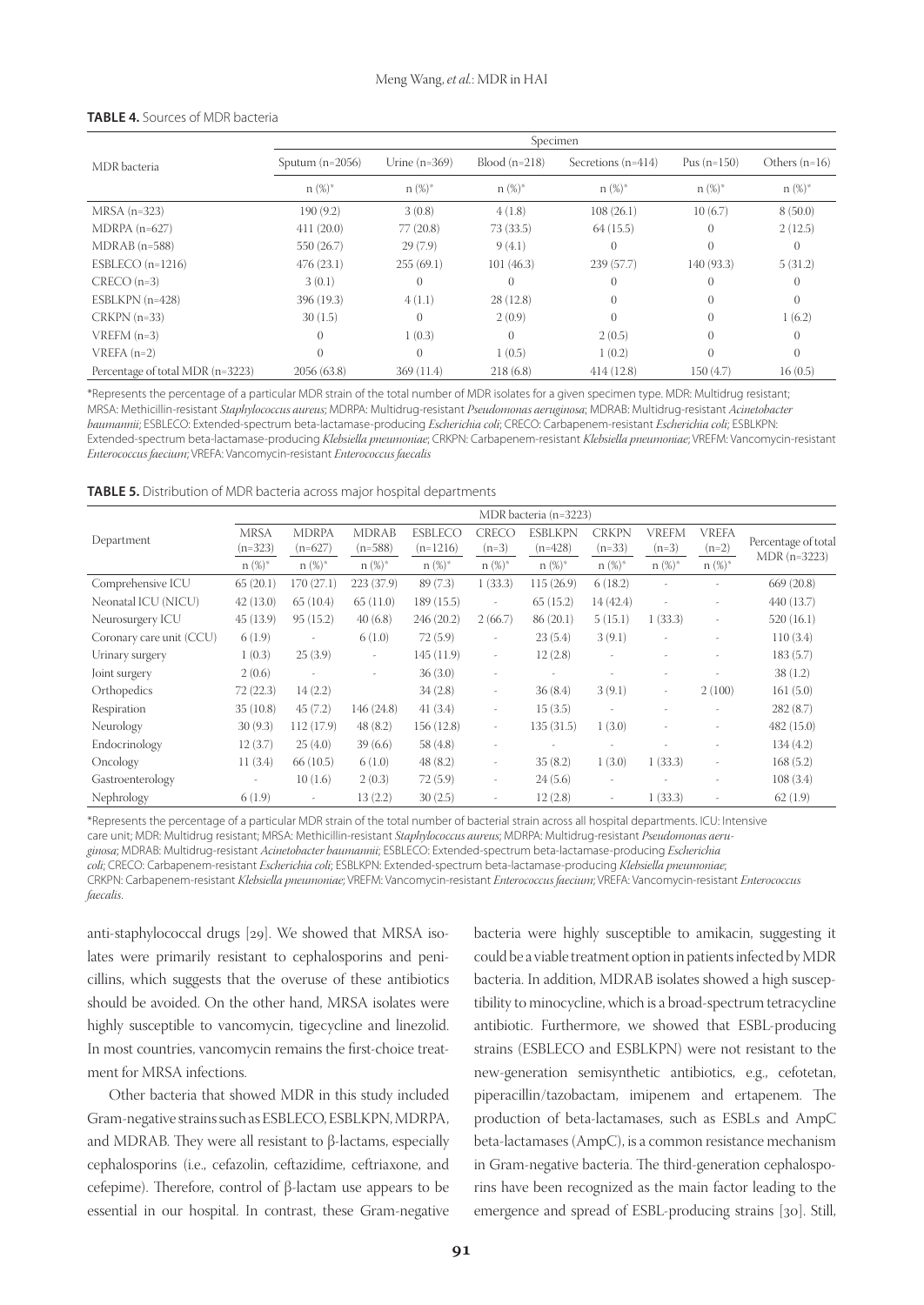antibiotics remain the primary means to control infections and the widespread use of the new generation antibiotics will further contribute to the emergence and spread of antibiotic resistant bacteria. Therefore, continuous surveillance of antimicrobial resistance and rational use of antibiotics is necessary to effectively control these infections.

# CONCLUSION

In conclusion, patients infected with MDR bacteria were widely distributed in our hospital. MDR bacterial infection was more likely to occur among elderly and ICU patients. MDR isolates found in our hospital were resistant to most current antibiotics. Enhanced surveillance of MDR bacteria is critical for guiding the rational use of antibiotics and reducing the incidence of HAI.

# DECLARATION OF INTERESTS

The authors declare no conflict of interests.

# REFERENCES

- [1] Tsalik EL, Li Y, Hudson LL, Chu VH, Himmel T, Limkakeng AT, et al. Potential cost-effectiveness of early identification of hospital-acquired infection in critically ill patients. Ann Am Thorac Soc 2016;13(3):401-13. https://doi.org/10.1513/AnnalsATS.201504-205OC.
- [2] Antony HA, Parija SC. Antimalarial drug resistance: An overview. Trop Parasitol 2016;6(1):30-41.
- https://doi.org/10.4103/2229-5070.175081. [3] Arenz S, Wilson DN. Blast from the past: Reassessing forgotten translation inhibitors, antibiotic selectivity, and resistance mechanisms to aid drug development. Mol Cell 2016;61(1):3-14. https://doi.org/10.1016/j.molcel.2015.10.019.
- [4] Falagas ME, Koletsi PK, Bliziotis IA. The diversity of definitions of multidrug-resistant (MDR) and pandrug-resistant (PDR) Acinetobacter baumannii and Pseudomonas aeruginosa. J Med Microbiol 2006;55(Pt 12):1619-29. https://doi.org/10.1099/jmm.0.46747-0.
- [5] Magiorakos AP, Srinivasan A, Carey RB, Carmeli Y, Falagas ME, Giske CG, et al. Multidrug-resistant, extensively drug-resistant and pandrug-resistant bacteria: An international expert proposal for interim standard definitions for acquired resistance. Clin Microbiol Infect 2012;18(3):268-81.

https://doi.org/10.1111/j.1469-0691.2011.03570.x.

[6] Wallinga D, Rayner G, Lang T. Antimicrobial resistance and biological governance: Explanations for policy failure. Public Health 2015;129(10):1314-25.

https://doi.org/10.1016/j.puhe.2015.08.012.

- [7] Chellat MF, Raguz L, Riedl R. Targeting antibiotic resistance. Angew Chem Int Ed Engl 2016;55(23):6600-26. https://doi.org/10.1002/anie.201506818.
- [8] Seligman R, Ramos-Lima LF, Oliveira Vdo A, Sanvicente C, Sartori J, Pacheco EF. Risk factors for infection with multidrug-resistant bacteria in non-ventilated patients with hospital-acquired pneumonia. J Bras Pneumol 2013;39(3):339-48. https://doi.org/10.1590/S1806-37132013000300011.
- [9] Bubonja-Sonje M, Matovina M, Skrobonja I, Bedenic B, Abram M. Mechanisms of carbapenem resistance in multidrug-resistant clinical isolates of Pseudomonas aeruginosa from a Croatian hospital.

Microb Drug Resist 2015;21(3):261-9. https://doi.org/10.1089/mdr.2014.0172.

[10] Hu FP, Guo Y, Zhu DM, Wang F, Jiang XF, Xu YC, et al. Resistance trends among clinical isolates in China reported from CHINET surveillance of bacterial resistance, 2005-2014. Clin Microbiol Infect 2016;22(Suppl 1):S9-14.

https://doi.org/10.1016/j.cmi.2016.01.001.

- [11] Peretz A, Labay K, Zonis Z, Glikman D. Disengagement does not apply to bacteria: A high carriage rate of antibiotic-resistant pathogens among Syrian civilians treated in Israeli hospitals. Clin Infect Dis 2014;59(5):753-4. https://doi.org/10.1093/cid/ciu374.
- [12] Costa Pde O, Atta EH, Silva AR. Infection with multidrug-resistant gram-negative bacteria in a pediatric oncology intensive care unit: Risk factors and outcomes. J Pediatr 2015;91(5):435-41.

https://doi.org/10.1016/j.jped.2014.11.009.

- [13] Institute CLS. Performance standards for antimicrobial susceptibility testing: 22<sup>th</sup> informational supplement. Clinical Laboratory Standards Institute: Wayne, PA; 2012.
- [14] Toubes E, Singh K, Yin D, Lyu R, Glick N, Russell L, et al. Risk factors for antibiotic-resistant infection and treatment outcomes among hospitalized patients transferred from long-term care facilities: Does antimicrobial choice make a difference? Clin Infect Dis 2003;36(6):724-30.

https://doi.org/10.1086/368081.

[15] Agodi A, Zarrilli R, Barchitta M, Anzaldi A, Di Popolo A, Mattaliano A, et al. Alert surveillance of intensive care unit-acquired Acinetobacter infections in a Sicilian hospital. Clin Microbiol Infect 2006;12(3):241-7.

https://doi.org/10.1111/j.1469-0691.2005.01339.x.

- [16] Ylipalosaari P, Ala-Kokko TI, Laurila J, Ohtonen P, Syrjala H. Intensive care acquired infection is an independent risk factor for hospital mortality: A prospective cohort study. Crit Care 2006;10(2):R66. https://doi.org/10.1186/cc4902.
- [17] Aly NY, Al-Mousa HH, Al Asar el SM. Nosocomial infections in a medical-surgical intensive care unit. Med Princ Pract 2008;17(5):373-7.

https://doi.org/10.1159/000141500.

- [18] Gomila M, Del Carmen Gallegos M, Fernandez-Baca V, Pareja A, Pascual M, Diaz-Antolin P, et al. Genetic diversity of clinical Pseudomonas aeruginosa isolates in a public hospital in Spain. BMC Microbiol 2013;13(138):1471-2180. https://doi.org/10.1186/1471-2180-13-138.
- [19] Werarak P, Kiratisin P, Thamlikitkul V. Hospital-acquired pneumonia and ventilator-associated pneumonia in adults at Siriraj Hospital: Etiology, clinical outcomes, and impact of antimicrobial resistance. J Med Assoc Thai 2010;93(1):S126-38.
- [20] Deng Q, Li Q, Lin XM, Li YM. Epidemiology and antimicrobial resistance of clinical isolates about hospital infection from patients with hematological diseases. [Article in Chinese]. Zhonghua Xue Ye Xue Za Zhi 2012;33(12):994-9.
- [21] Ruscher C, Pfeifer Y, Layer F, Schaumann R, Levin K, Mielke M. Inguinal skin colonization with multidrug-resistant bacteria among residents of elderly care facilities: Frequency, persistence, molecular analysis and clinical impact. Int J Med Microbiol 2014;304(8):1123-34.

https://doi.org/10.1016/j.ijmm.2014.08.006.

[22] March A, Aschbacher R, Pagani E, Sleghel F, Soelva G, Hopkins KL, et al. Changes in colonization of residents and staff of a long-term care facility and an adjacent acute-care hospital geriatric unit by multidrug-resistant bacteria over a four-year period. Scand J Infect Dis 2014;46(2):114-22.

https://doi.org/10.3109/00365548.2013.859392.

- [23] Pop-Vicas A, Tacconelli E, Gravenstein S, Lu B, D'Agata EM. Influx of multidrug-resistant, gram-negative bacteria in the hospital setting and the role of elderly patients with bacterial bloodstream infection. Infect Control Hosp Epidemiol 2009;30(4):325-31. https://doi.org/10.1086/596608.
- [24] Horasan ES, Ersoz G, Horoz M, Goksu M, Karacorlu S, Kaya A.